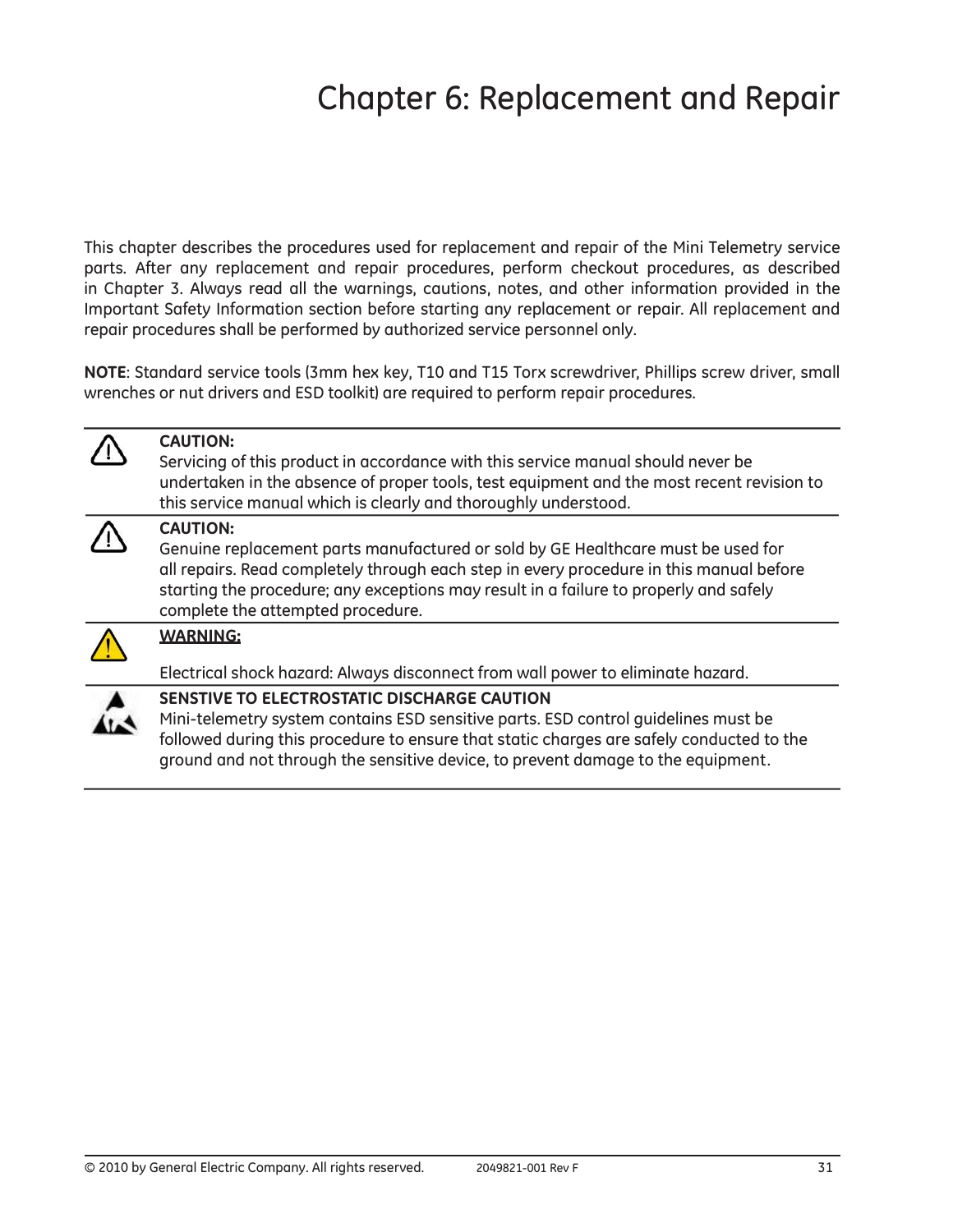## 6.1 Replacement Procedures

#### 6.1.1 Transmitter Battery Replacement



#### SENSITIVE TO ELECTROSTATIC DISCHARGE CAUTION

This procedure involves handling of ESD sensitive parts. ESD control guidelines must be followed during this procedure to ensure that static charges are safely conducted to the ground and not through the sensitive device, to prevent damage to the equipment.

1. Use a T10 Torx screwdriver to remove the battery compartment screw and washer.

2. Slide the battery cover out.

3. Move the battery out and disconnect the battery wire from the Mini Telemetry electronic board to remove the battery.





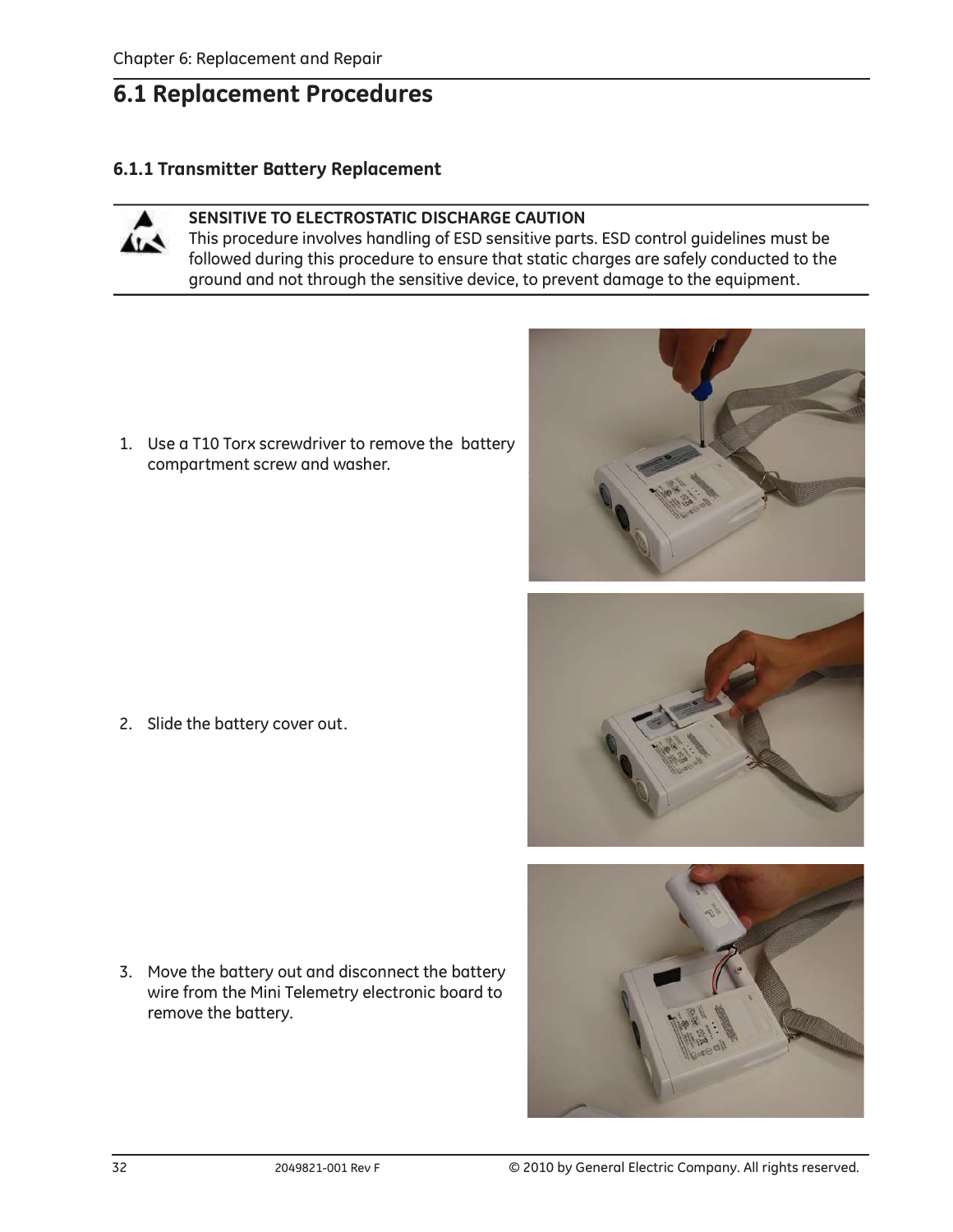NOTE: Reverse steps to reinstall. After reinstallation, perform checkout procedures. (Refer to Chapter 3.)

## 6.1.2 Transmitter Bottom Cover Replacement



#### SENSITIVE TO ELECTROSTATIC DISCHARGE CAUTION

This procedure involves handling of ESD sensitive parts. ESD control guidelines must be followed during this procedure to ensure that static charges are safely conducted to the ground and not through the sensitive device, to prevent damage to the equipment.

1. Remove the transmitter battery as instructed in section 6.1.1.



3. Use a T10 Torx screw driver to remove the two screws on the side of the transmitter case and remove the bottom cover.





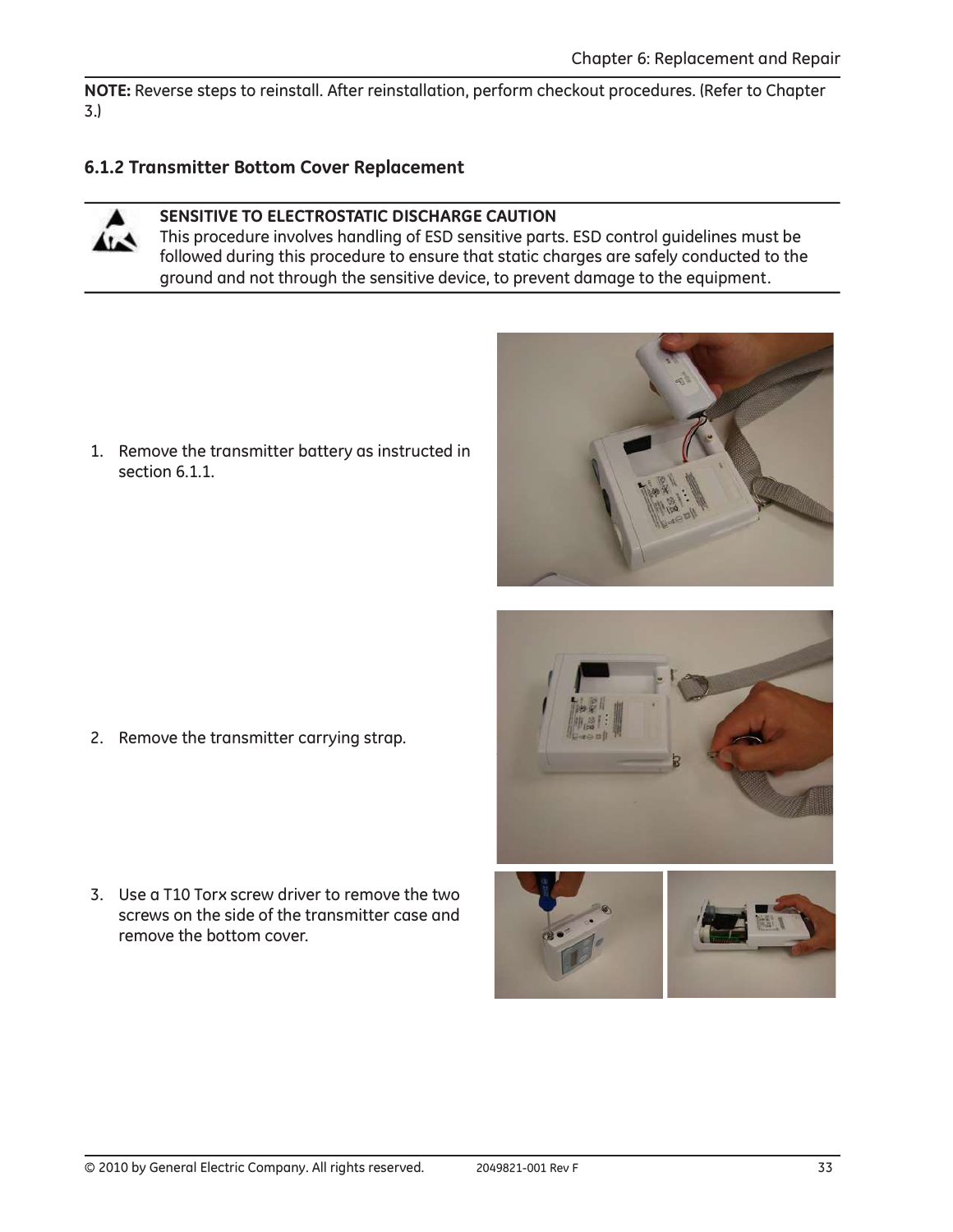4. The speaker cable is connected from the bottom cover to the electronic board. Pull the connector gently to disengage it from the board.

NOTE: Reverse steps to reinstall. After reinstallation, perform checkout procedures. (Refer to Chapter 3.)

NOTE: For traceability purposes, make sure to transfer the unit serial number and the channel number and apply them to new bottom cover in the spaces provided.

#### 6.1.3 Transmitter Top Cover Replacement



SENSITIVE TO ELECTROSTATIC DISCHARGE CAUTION

This procedure involves handling of ESD sensitive parts. ESD control guidelines must be followed during this procedure to ensure that static charges are safely conducted to the ground and not through the sensitive device, to prevent damage to the equipment.

1. Remove the bottom cover as illustrated in Section 6.1.2.

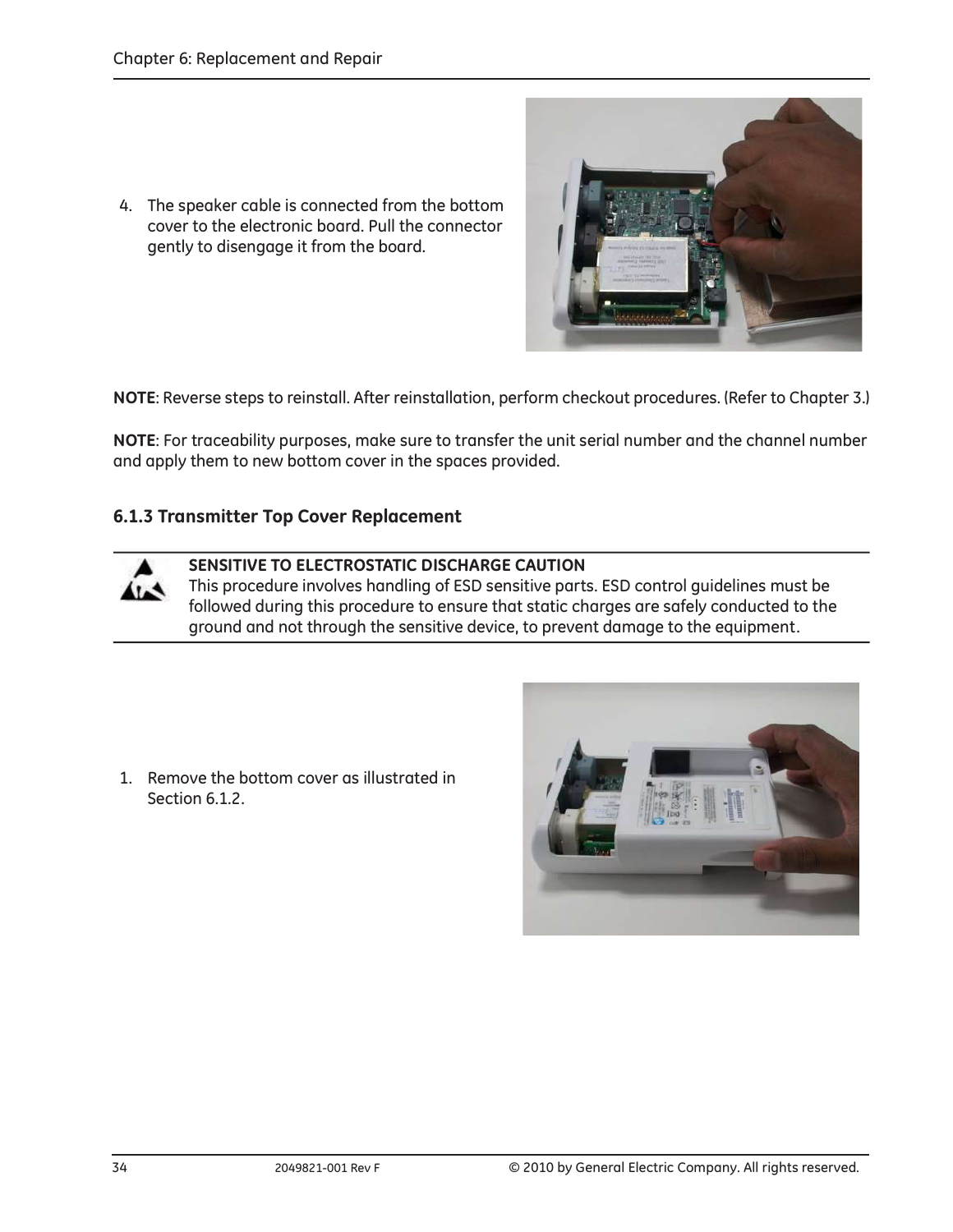2. Use a Phillips screw driver to remove the 2 screws which fix the transmitter electronic board to the top cover.

3. Slowly slide the electronic board out.

NOTE: Reverse steps to reinstall. After reinstallation, perform checkout procedures. (Refer to Chapter 3.)

- 6.1.4 Power Adaptor Plug Replacement
- 1. Press and hold the Release button and rotate the plug counter-clockwise to release the plug attachment from the adaptor.



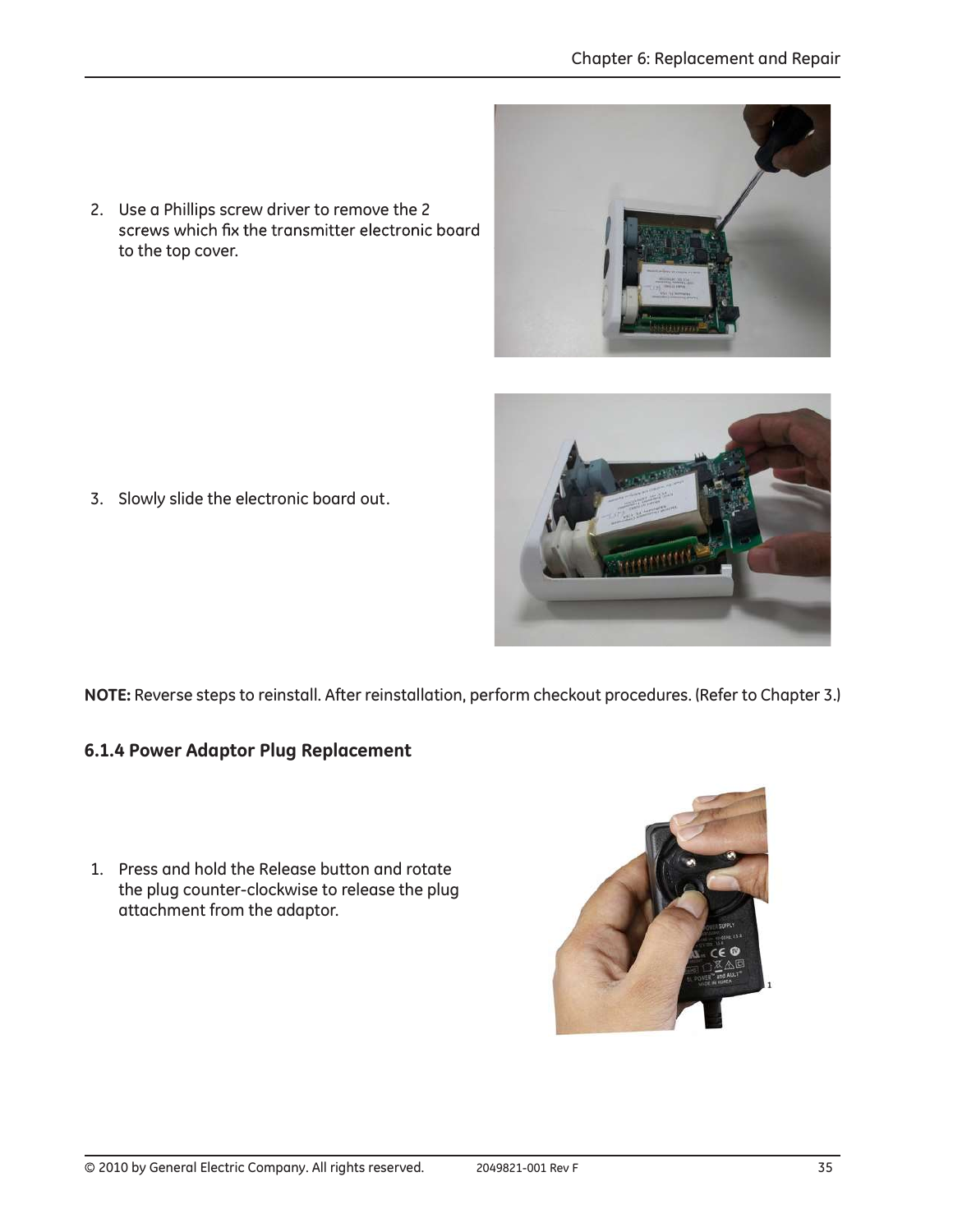2. Place the desired plug attachment on the adaptor. Press and hold the Release button and rotate clockwise to attach the plug to the adaptor.

#### 6.1.5 Receiver Top Cover Replacement

1. Ensure that the receiver unit power cord is unplugged from the power outlet. Use a small screw driver to remove the screw caps on the front panel and sides of the receiver top cover.

2. Use a T15 Torx screwdriver to remove the two screws on the front panel and the two screw on the sides of the top cover.





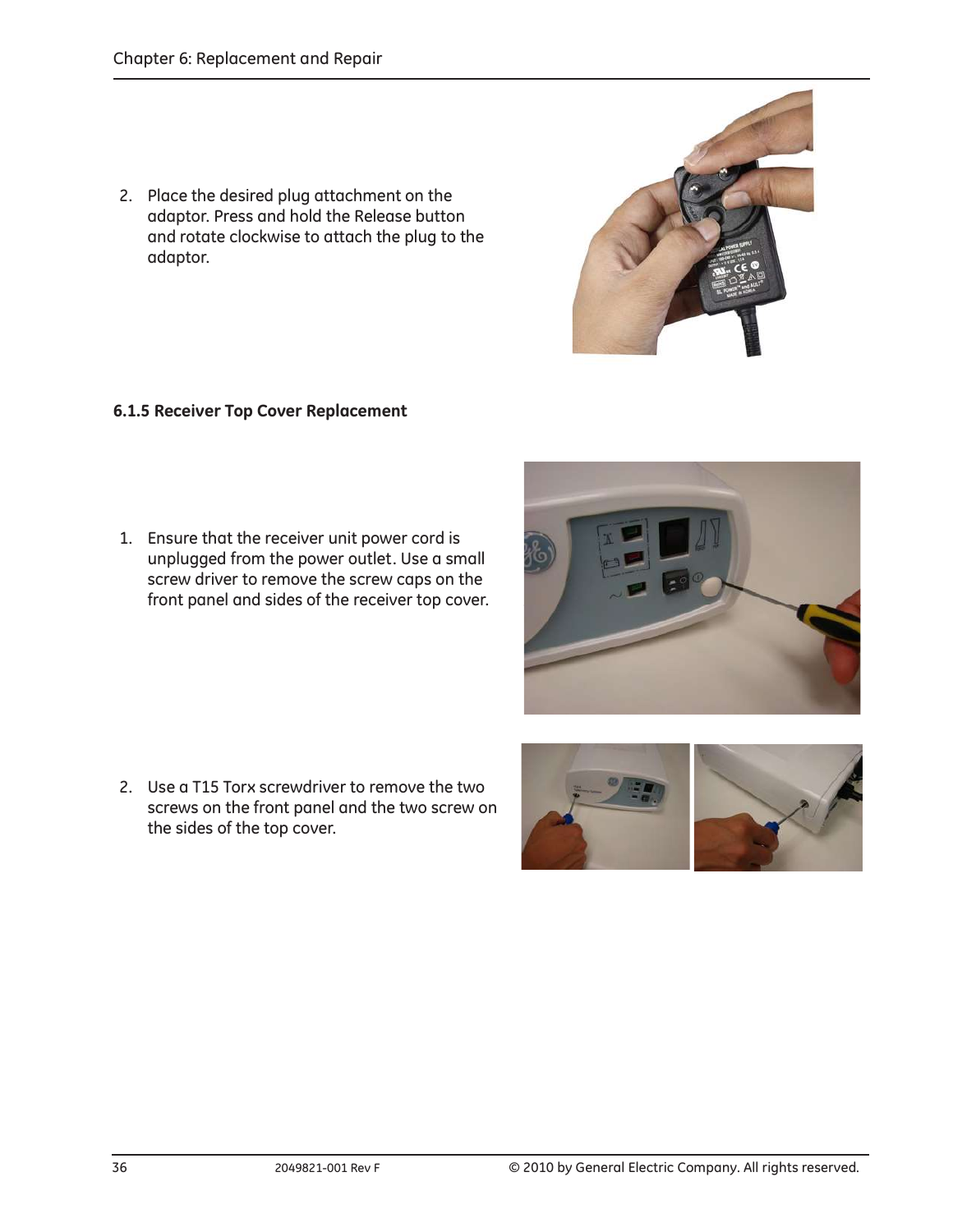

3. Slide the top cover to remove it.

NOTE: Reverse steps to reinstall. After reinstallation, perform checkout procedures. (Refer to Chapter 3.)

NOTE: For traceability purposes, make sure to transfer the unit channel number and apply it to new top cover in the space provided.

#### 6.1.6 Receiver Bottom Cover Replacement

 $\sim$ 



This procedure involves handling of ESD sensitive parts. ESD control guidelines must be followed during this procedure to ensure that static charges are safely conducted to the ground and not through the sensitive device, to prevent damage to the equipment.

1. Ensure that the receiver unit power cord is unplugged from the power outlet. Remove the top cover as instructed in section 6.1.5.

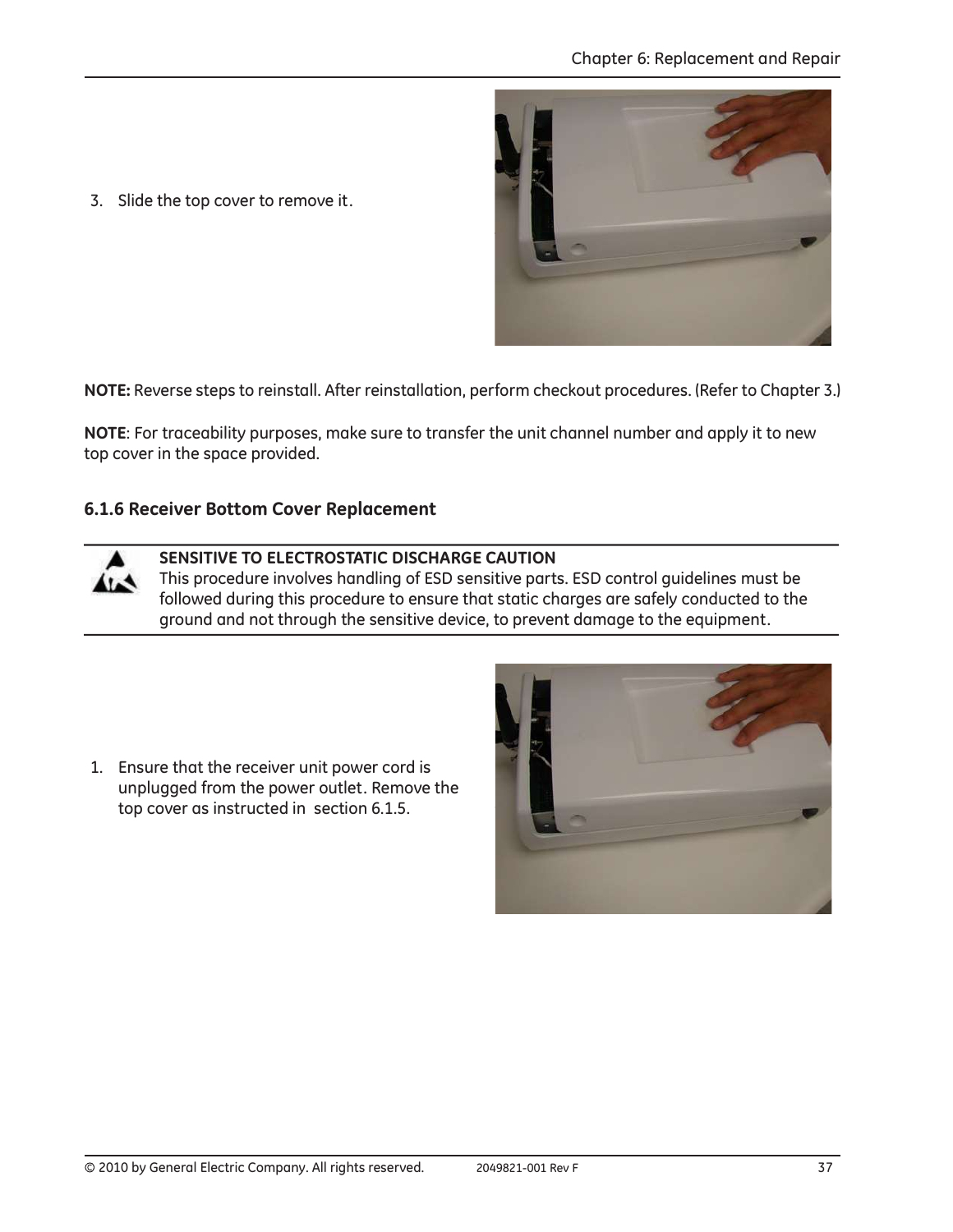2. Disconnect the receiver power cord from the wall outlet and the receiver unit.

3. Disengage the receiver antenna from antenna connector and put it aside.

4. Press on the sides of the power cord holder clamp to remove it.

5. Use a small screw driver to remove the screw

caps on the bottom cover at the rear side of the









unit.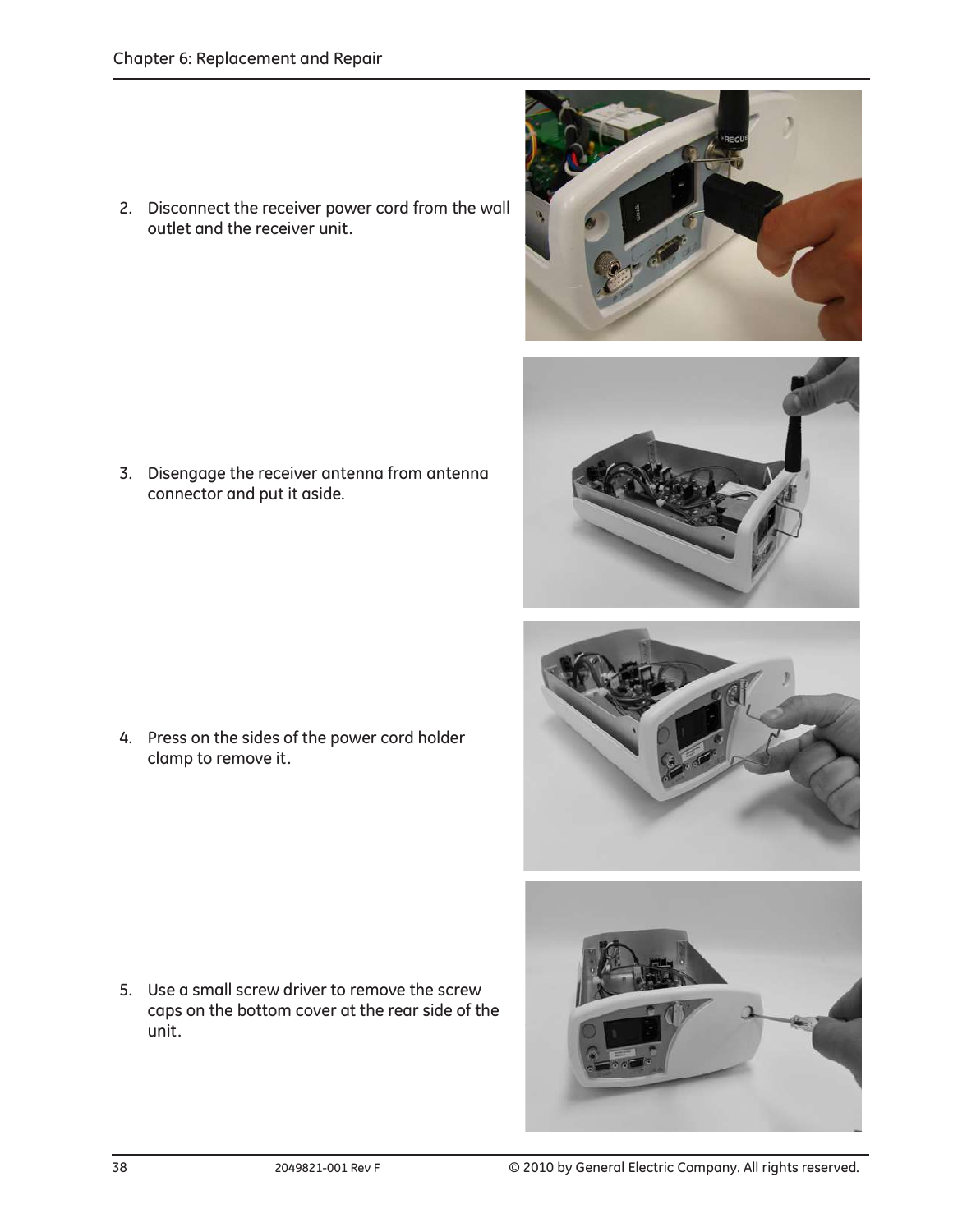6. Use a T15 torx screw driver to remove the two screw on the rear panel.

7. Use a 3mm hex key to remove the four screws on the bottom side of the receiver.

8. Grab and tilt the front panel side of the metal chassis upward to release the antenna connector from the bottom cover and remove the cover.

NOTE: Reverse steps to reinstall. After reinstallation, perform checkout procedures. (Refer to Chapter 3.)

NOTE: For traceability purposes, make sure to transfer the unit serial number and apply it to new bottom cover in the space provided.



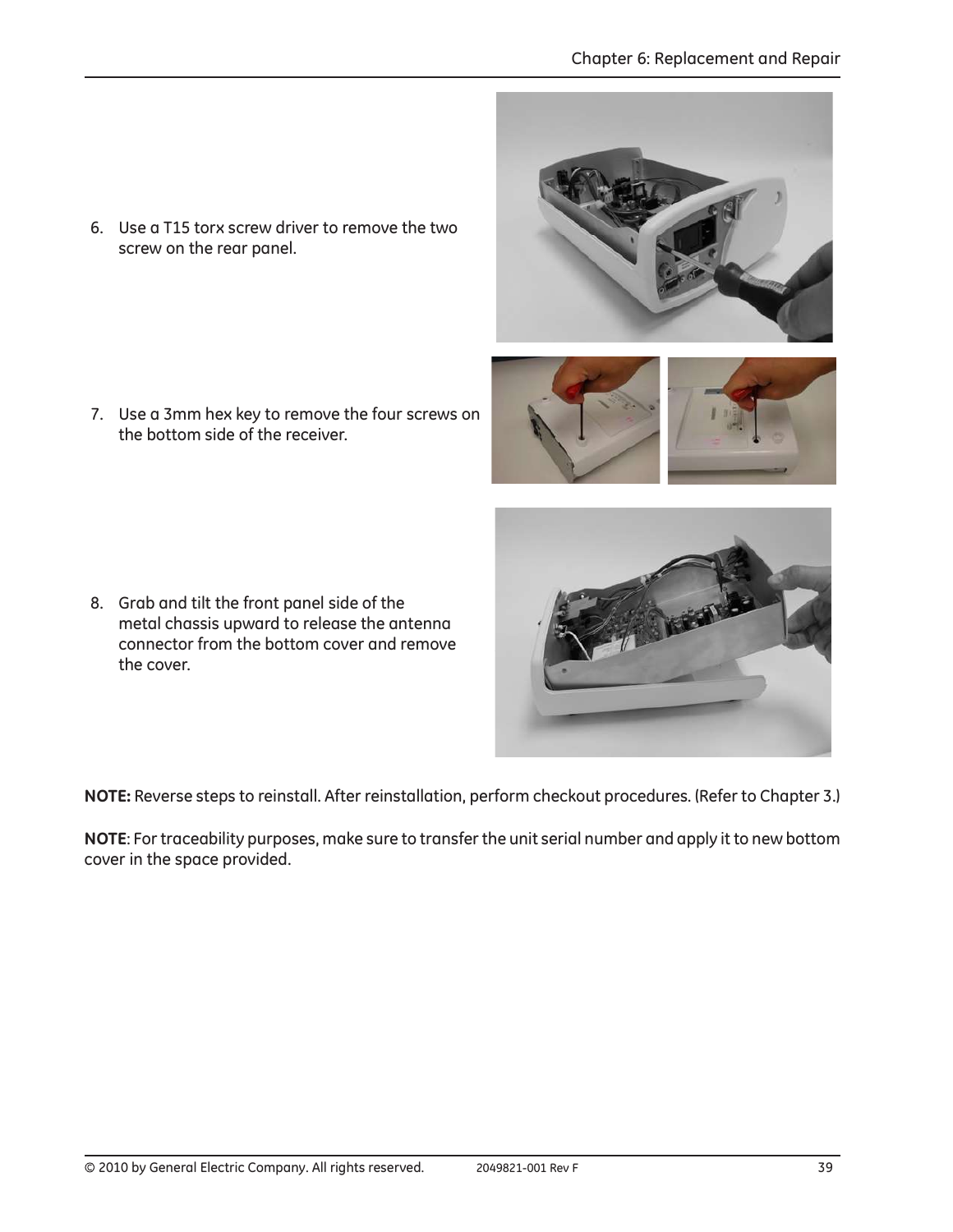#### 6.1.7 Receiver Front Panel Replacement

#### SENSITIVE TO ELECTROSTATIC DISCHARGE CAUTION

This procedure involves handling of ESD sensitive parts. ESD control guidelines must be followed during this procedure to ensure that static charges are safely conducted to the ground and not through the sensitive device, to prevent damage to the equipment.

1. Remove the receiver top cover as instructed in section 6.1.5.

2. Use a small wrench or nut driver to remove the 4 nuts fixing the front panel to the chassis.

3. Use a small Phillips screw driver to remove the two screws attaching the power switch to the panel to release the power switch.



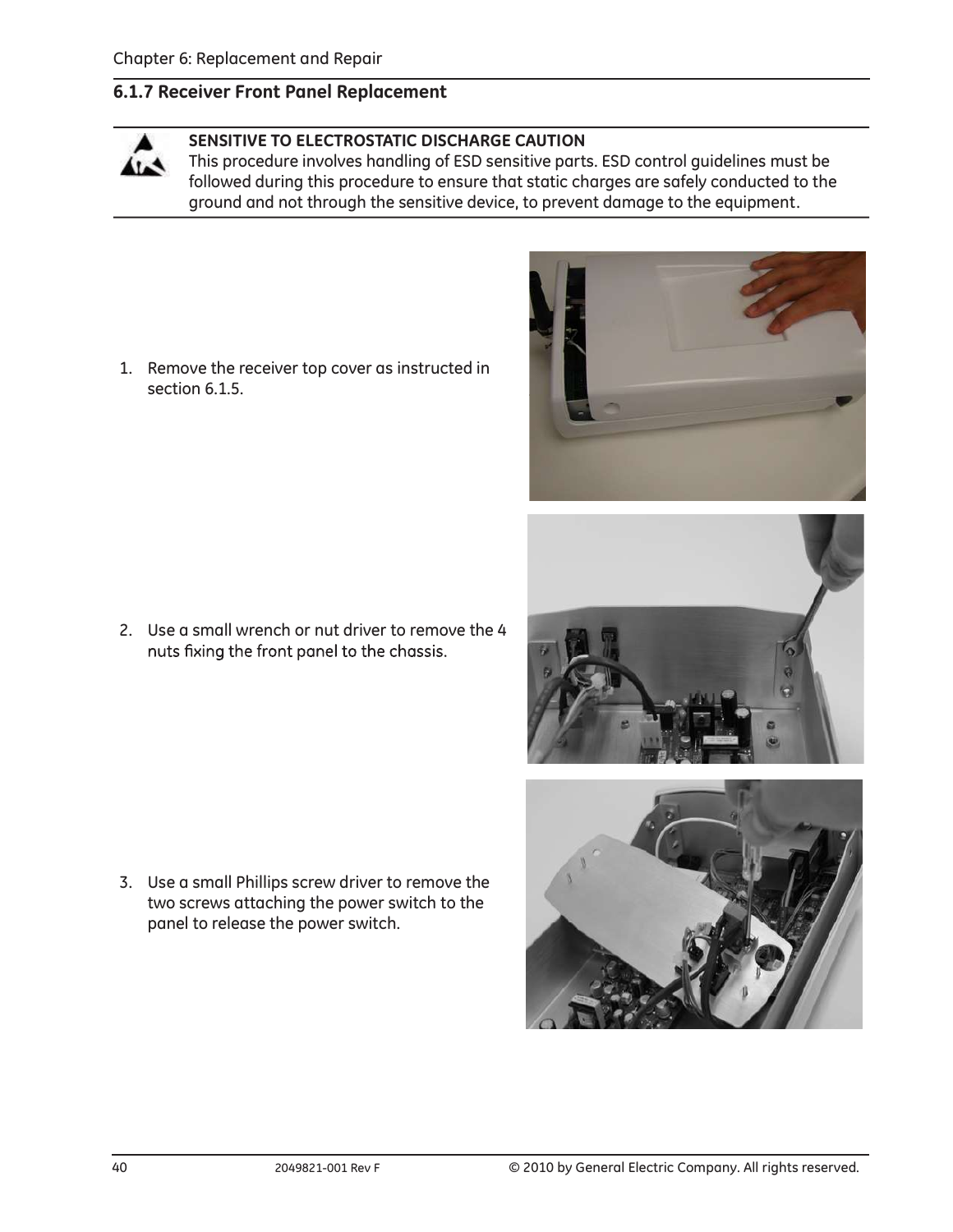4. Disconnect the UA mode select switch wire from the electronic board. Press on the sides of the UA mode select switch on the back of the front panel and push it outward to remove the switch. Take note of the switch orientation in terms of its wires colors to prevent incorrect switch orientation at the time of re-installation.

5. Use a small screwdriver to press on the sides of the grommet collars on the back side of the panel and pull the grommets out to release the LED's.

Note: Reverse steps to reinstall. After reinstallation, perform checkout procedures. (Refer to Chapter 3.)

#### 6.1.8 Receiver Rear Panel Replacement

SENSITIVE TO ELECTROSTATIC DISCHARGE CAUTION

This procedure involves handling of ESD sensitive parts. ESD control guidelines must be followed during this procedure to ensure that static charges are safely conducted to the ground and not through the sensitive device, to prevent damage to the equipment.

1. Remove the receiver bottom cover as instructed in section 6.1.6.





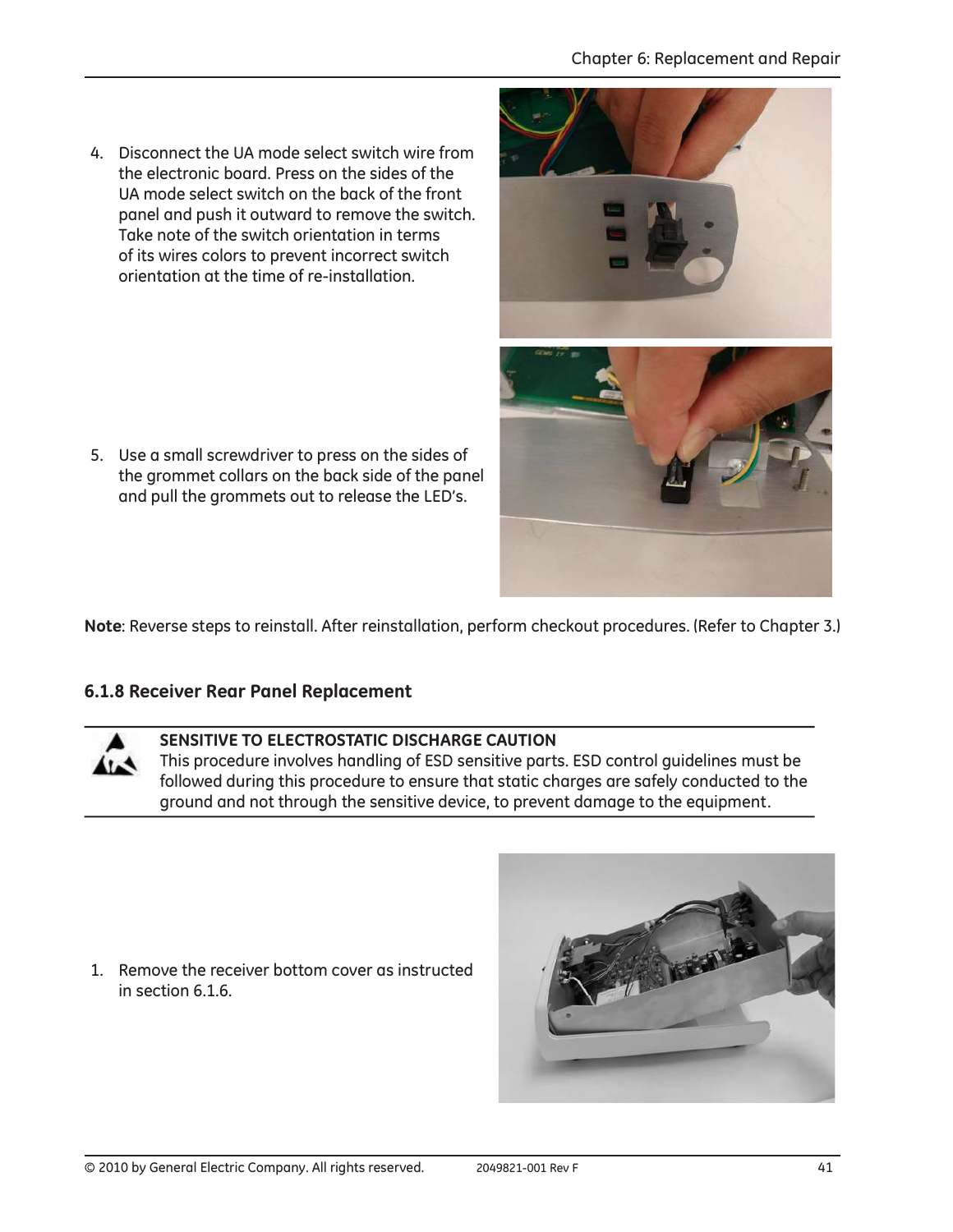2. Use a small nutdriver to remove the 3 nuts fixing the rear panel to the chassis.

3. Use a 5mm nut driver to remove the hex screws attaching the D9 connectors (J1, J2) to the rear panel.

4. Use a small wrench or nut driver to remove the 4 screws attaching the power module to the rear panel to release the power module. Use a nut driver to remove the nut attaching the equipotential lug to panel to release the lug.

5. Disconnect the antenna wire connector from the main board by firmly holding the connector end of the wire and pulling it upward.





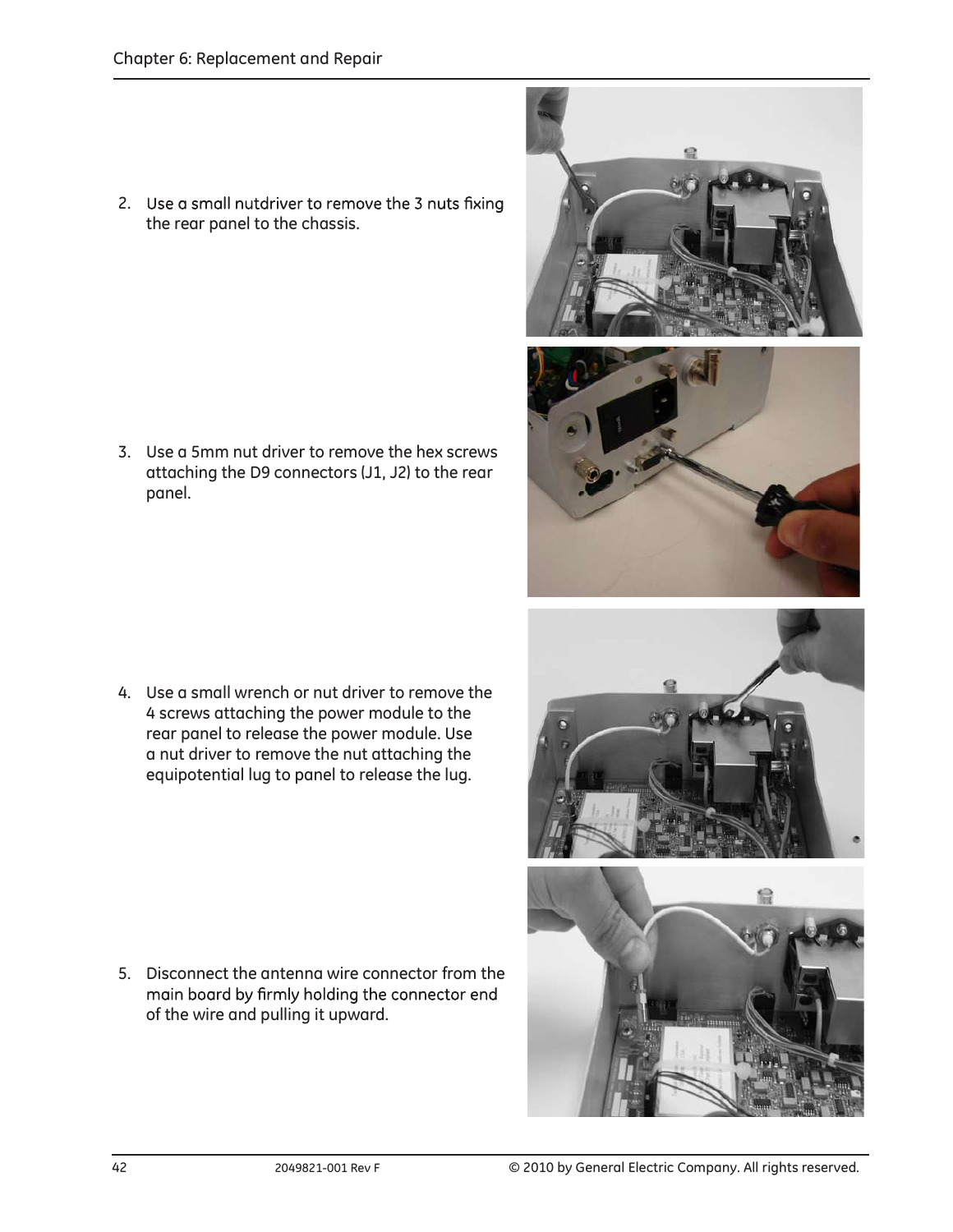6. Use a small wrench to remove the nut that fixes the antenna connector to the rear panel to remove the connector.

Note: Reverse steps to reinstall. After reinstallation, perform checkout procedures. (Refer to Chapter 3.)

#### 6.1.9 Receiver Power Inlet Module Replacement



#### SENSITIVE TO ELECTROSTATIC DISCHARGE CAUTION

This procedure involves handling of ESD sensitive parts. ESD control guidelines must be followed during this procedure to ensure that static charges are safely conducted to the ground and not through the sensitive device, to prevent damage to the equipment.

1. Remove the receiver rear panel and detach the power module from the rear panel as instructed in section 6.1.8.

2. Use a wire cutter to cut the power cable tie and release the power cable.



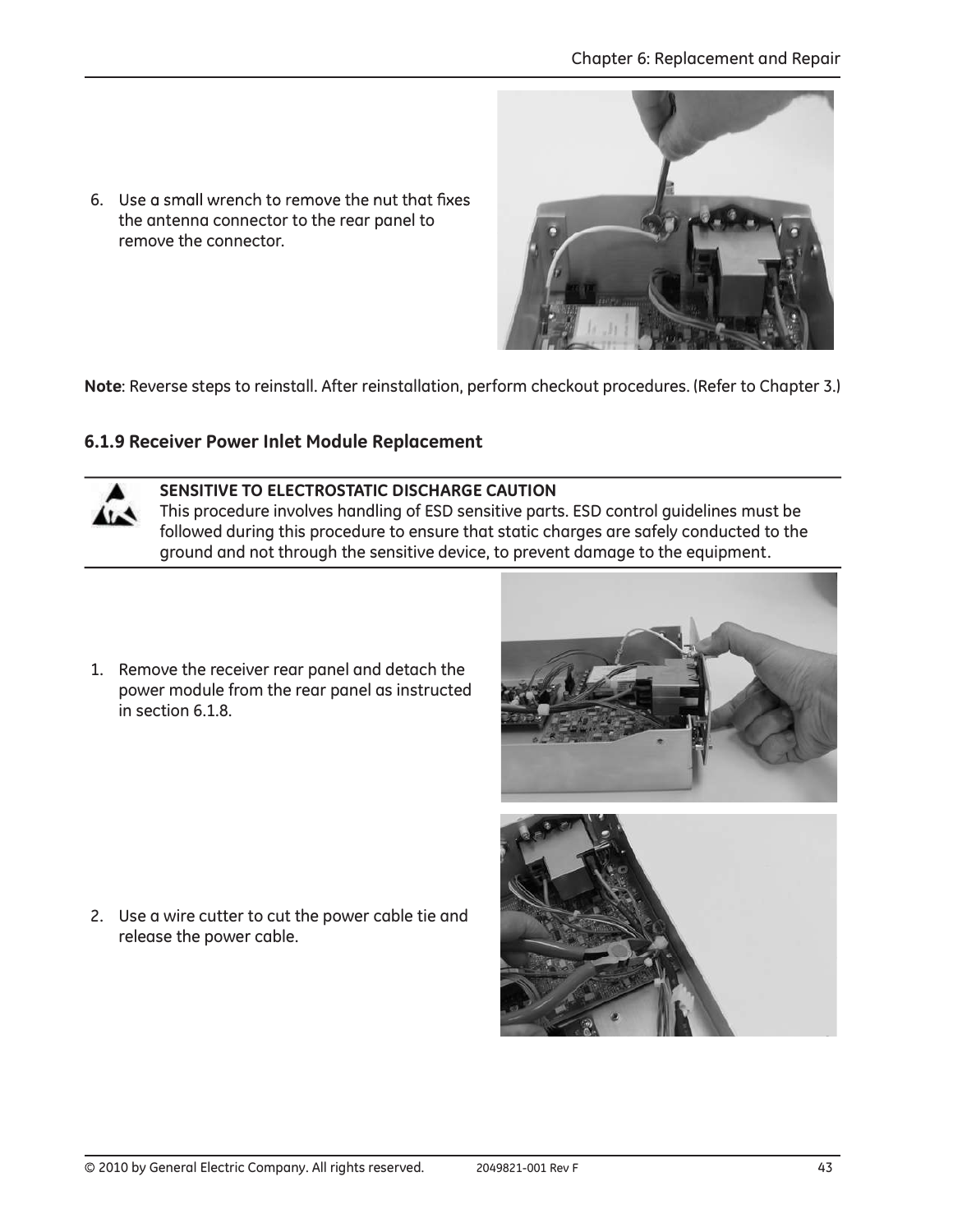3. Use a small Phillips screwdriver to remove the two small screws attaching the ON/OFF power switch to the front panel to release the switch.

4. Disconnect the power connector going to the power supply board to remove the power module assembly.

Note: Reverse steps to reinstall. After reinstallation, perform checkout procedures. (Refer to Chapter 3.)

Note: Upon reinstallation, make sure the AC voltage selector on the power inlet module is set to the correct country-specific voltage before turning on the receiver unit.

## 6.1.10 Receiver Fuses Replacement

## SENSITIVE TO ELECTROSTATIC DISCHARGE CAUTION

This procedure involves handling of ESD sensitive parts. ESD control guidelines must be followed during this procedure to ensure that static charges are safely conducted to the ground and not through the sensitive device, to prevent damage to the equipment.

1. Disconnect the receiver power cord from the receiver power module and the outlet.



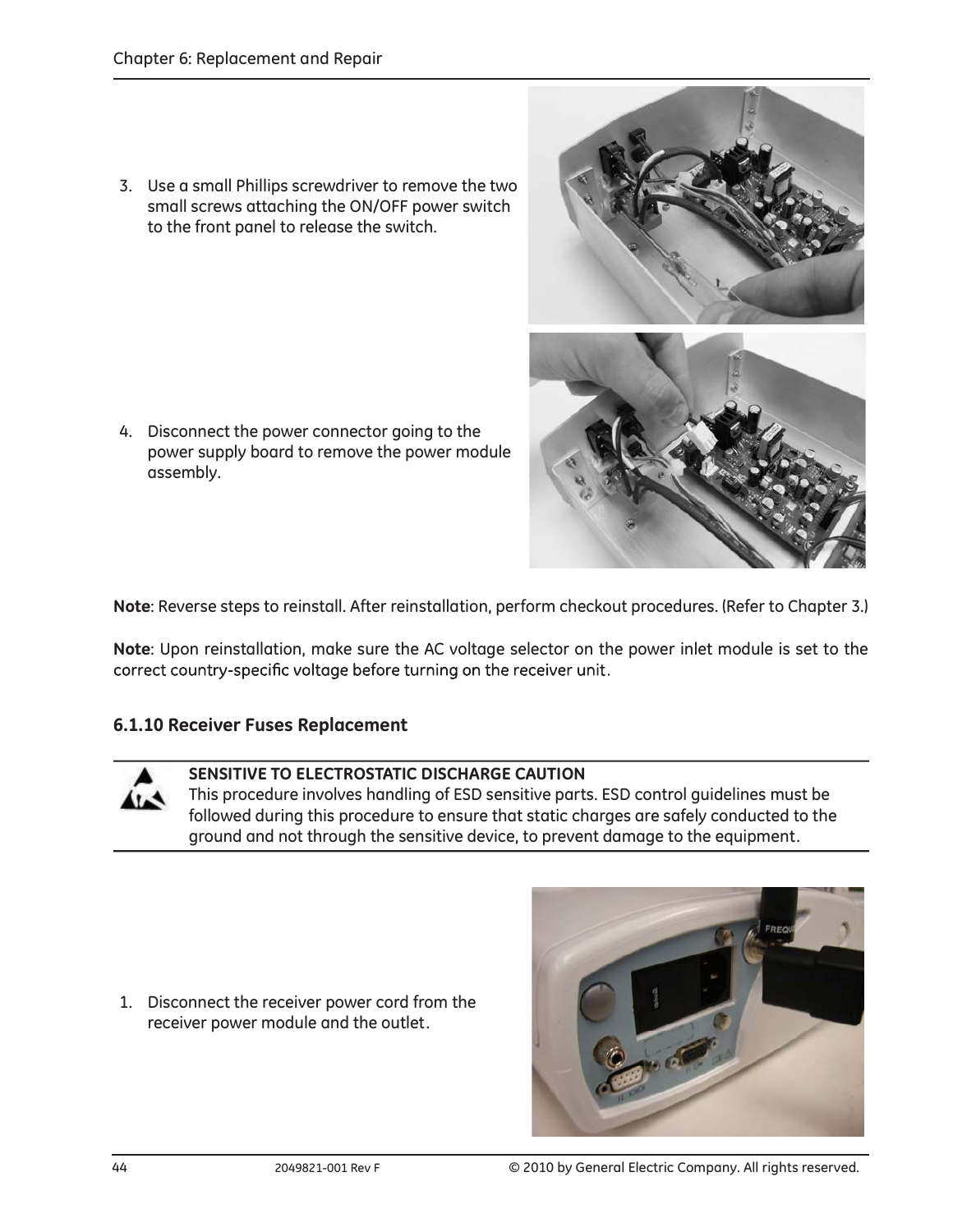2. Use a small screw driver to open the fuse holder compartment of the power module on the rear panel of the receiver.

3. Use a small screwdriver to slide the fuse holder out and replace the fuses.

Note: Reverse steps to reinstall. After reinstallation, perform checkout procedures. (Refer to Chapter 3.)

Note: Upon reinstallation, make sure the AC voltage selector on the power inlet module is set to the correct country-specific voltage before turning on the receiver unit.

Note: When re-installing the fuses, make sure both fuses are inserted in their proper locations in the fuse holder as shown in the image below.



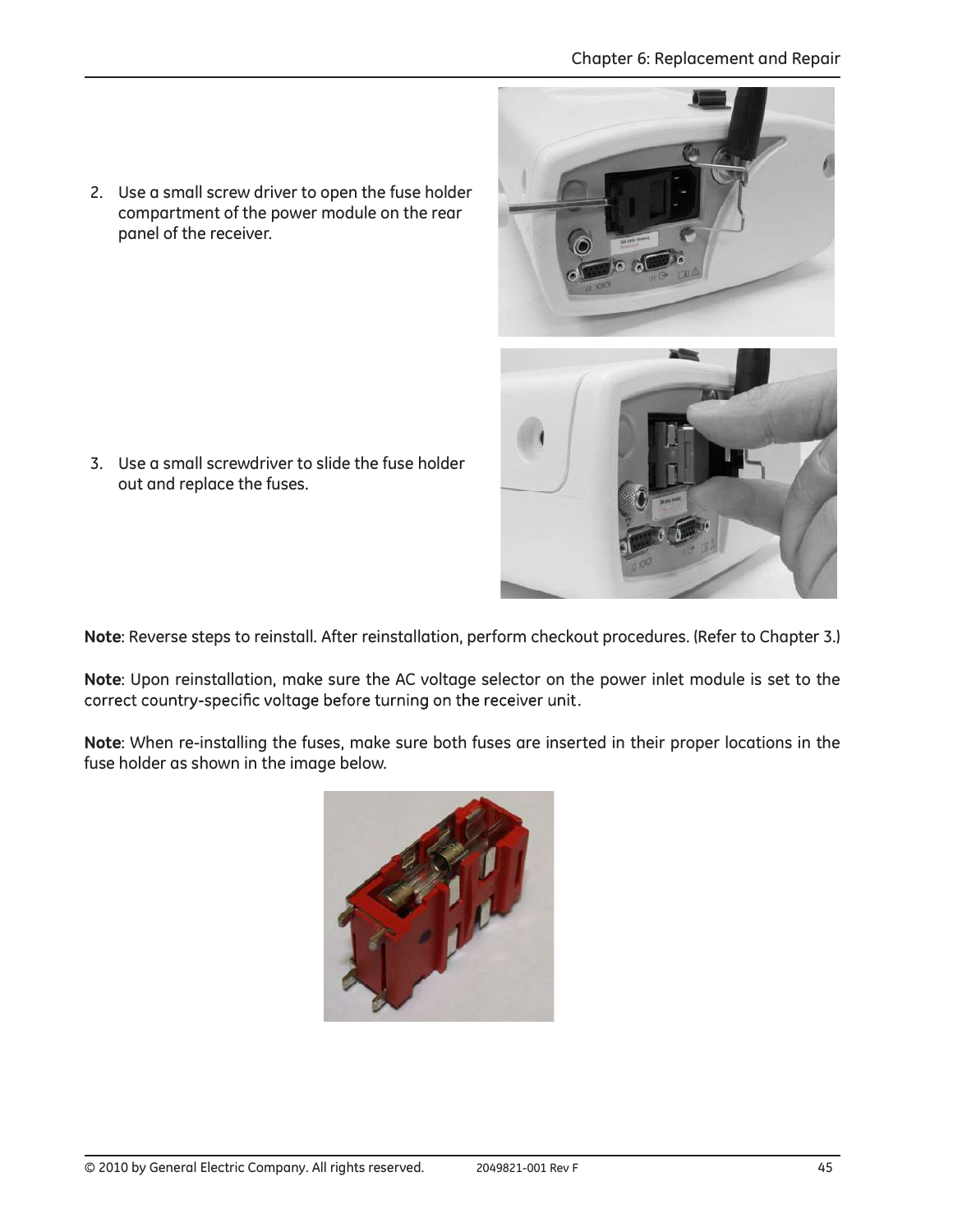### 6.1.11 Receiver Power Supply Board Replacement

#### SENSITIVE TO ELECTROSTATIC DISCHARGE CAUTION

This procedure involves handling of ESD sensitive parts. ESD control guidelines must be followed during this procedure to ensure that static charges are safely conducted to the ground and not through the sensitive device, to prevent damage to the equipment.

1. Ensure that the receiver unit power cord is unplugged from the power outlet. Remove the top cover as instructed in section 6.1.5.

2. Disconnect the input power connector going from the power switch to the power supply board.

3. Disconnect the output power header connector from P2 connector on the power supply board.





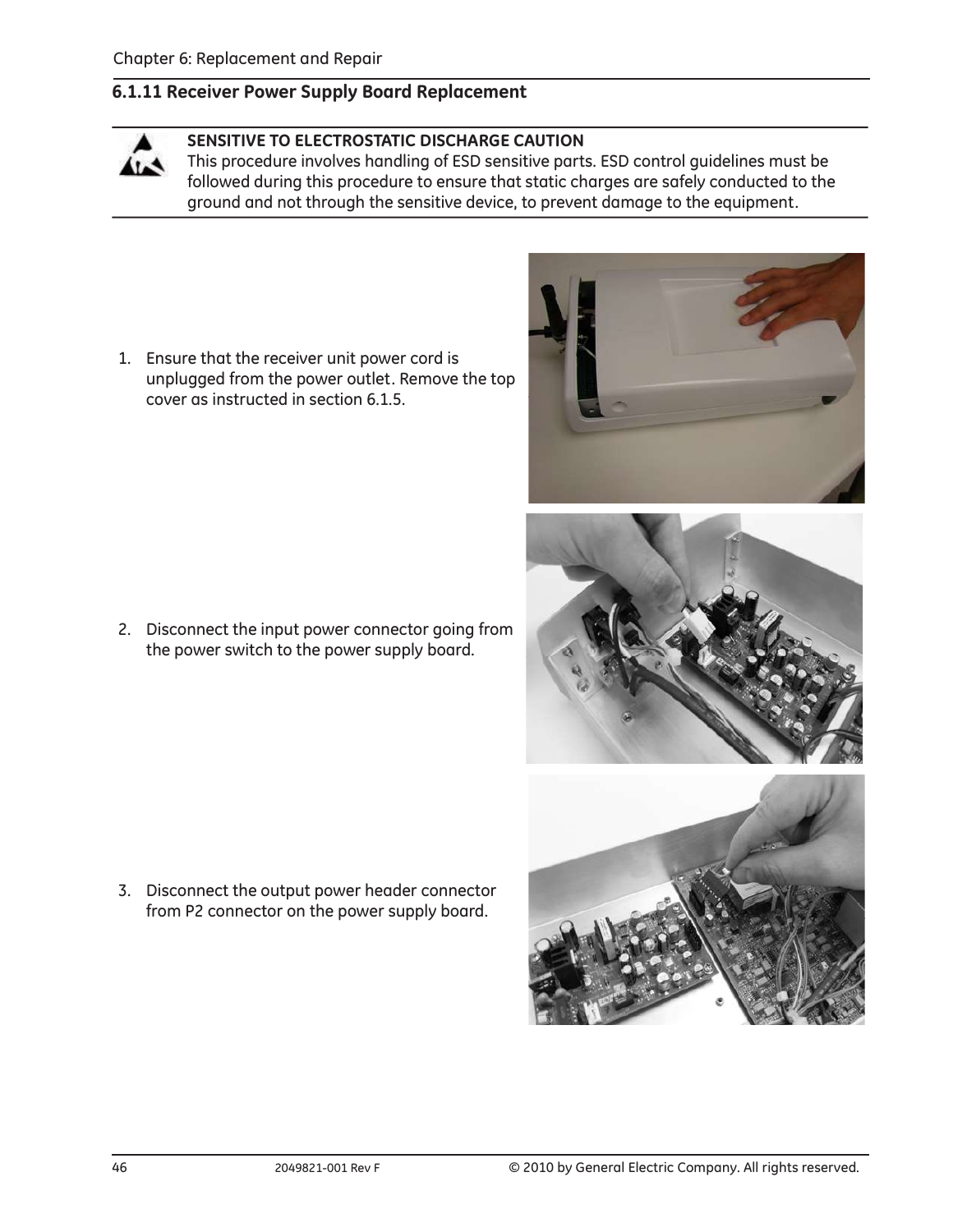4. Use a Phillips screw driver to remove the four screws attaching the power supply board to the chassis and then remove the board.

NOTE: Reverse steps to reinstall. After reinstallation, perform checkout procedures. (Refer to Chapter 3.)



## 6.1.12 Receiver Main Board Replacement



# SENSITIVE TO ELECTROSTATIC DISCHARGE CAUTION

This procedure involves handling of ESD sensitive parts. ESD control guidelines must be followed during this procedure to ensure that static charges are safely conducted to the ground and not through the sensitive device, to prevent damage to the equipment.

1. Ensure that the receiver unit power cord is unplugged from the power outlet. Remove the top cover as instructed in section 6.1.5.



2. Disconnect the programming header connector from J302 connector on the main board.

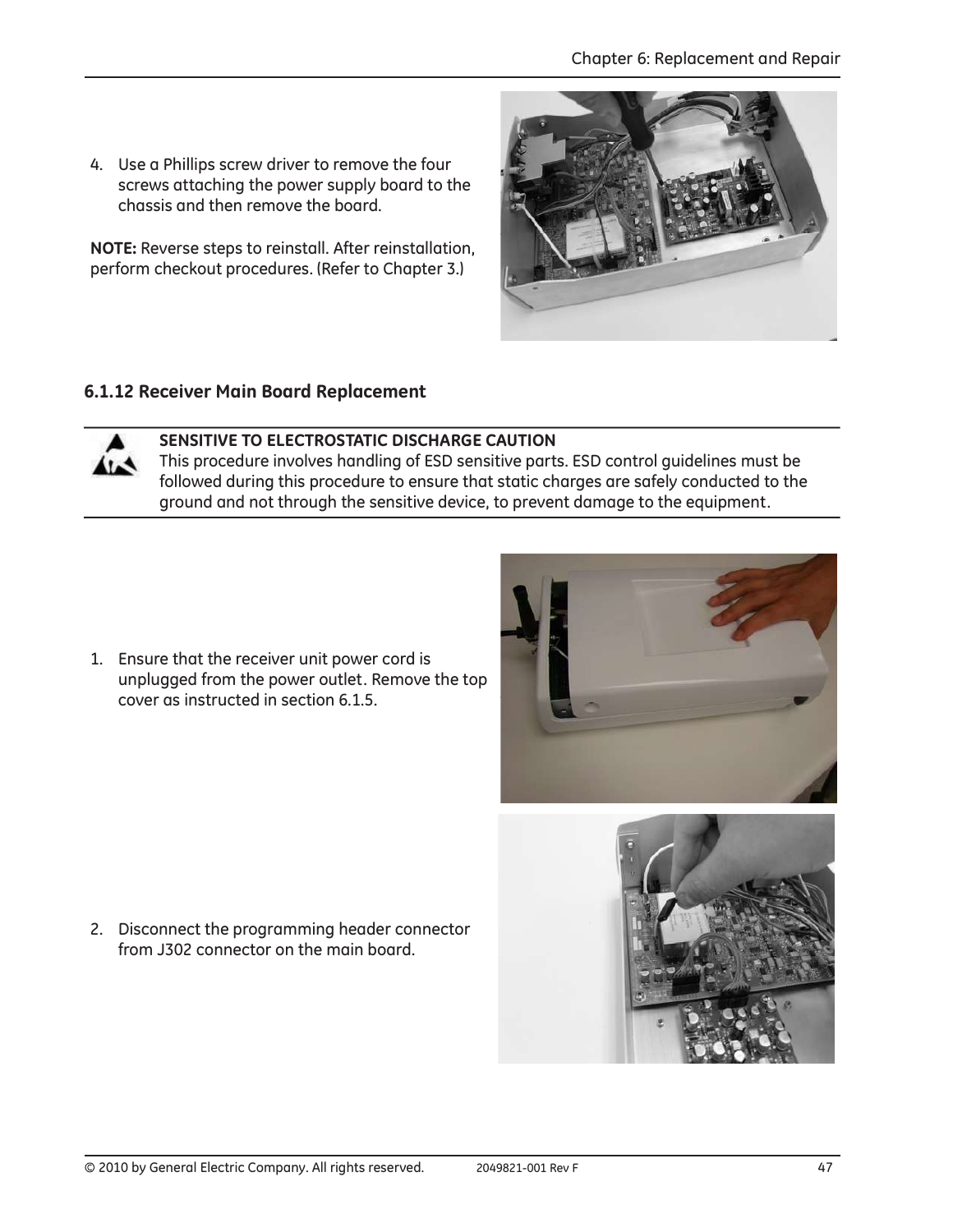3. Disconnect the power header connector from J1102 connector on the main board.

4. Disconnect the antenna wire connector from the main board by firmly holding the connector end of the wire and pulling it upward.

5. Disconnect the UA switch / LED wire connector from from the main board.

6. Use a 5mm nut driver to remove the hex screws attaching the D9 connector J1 to the rear panel.